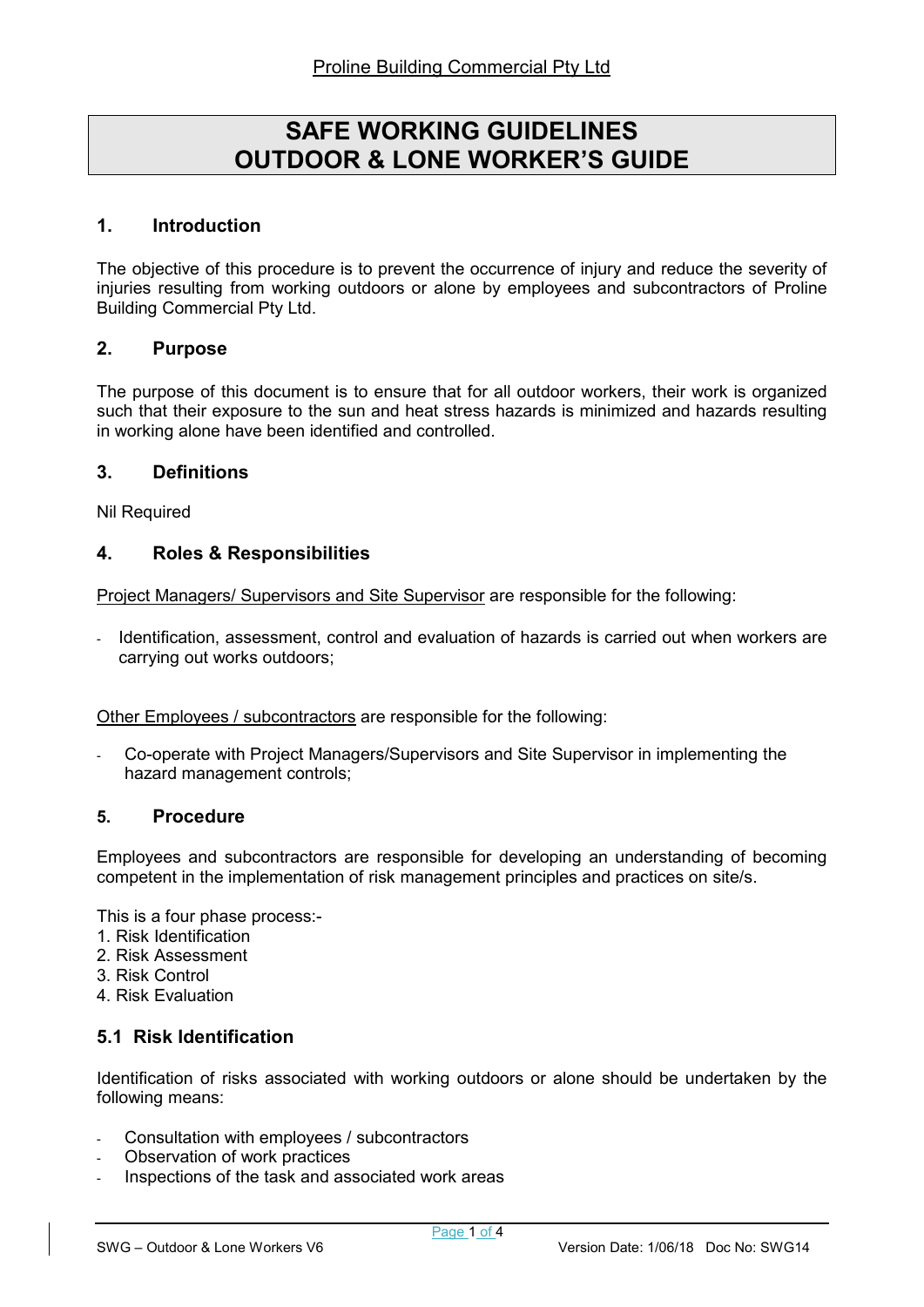## Proline Building Commercial Pty Ltd

Examine workplace injury records to assess what injuries have occurred to what tasks being carried out.

The identification of particular heat and radiation hazards might include items such as:-

- **Dehydration**
- Sunburn to skin and eyes;
- Skin lesions/disorders eg solar keratoes;
- Heat stress:
- Increased risk of cataracts from UV radiation;
- Skin cancer;
- Other specific hazards related to the task ie hot surfaces.

The identification of hazards associated with working alone might include items such as:-

- Poor access to emergency assistance
- **Exposure to Violence**

## 5.2 Risk Assessment

Identified hazards should then be prioritized according to the severity of injury, frequency of task and probability whilst performing the task. When assessing the risk, consideration will be given to:

- The likelihood of the incident occurring and;
- The consequence relating to that type of incident.

# 5.3 Risk Control

It is the responsibility of all employees and subcontractors involved in working outdoors ensure that control measures are put in place by Proline are adhered too. Risk Control is the means for minimizing or eliminates the identified risk and is carried out using the following heiarchary of control:

- Eliminate the risk by ceasing the hazardous component or activity
- Substitute a less harmful alternative hazard substance or process
- Isolate the hazard at source using engineering means
- Introduce administrative controls to minimize exposure
- Use of Personal Protective Equipment

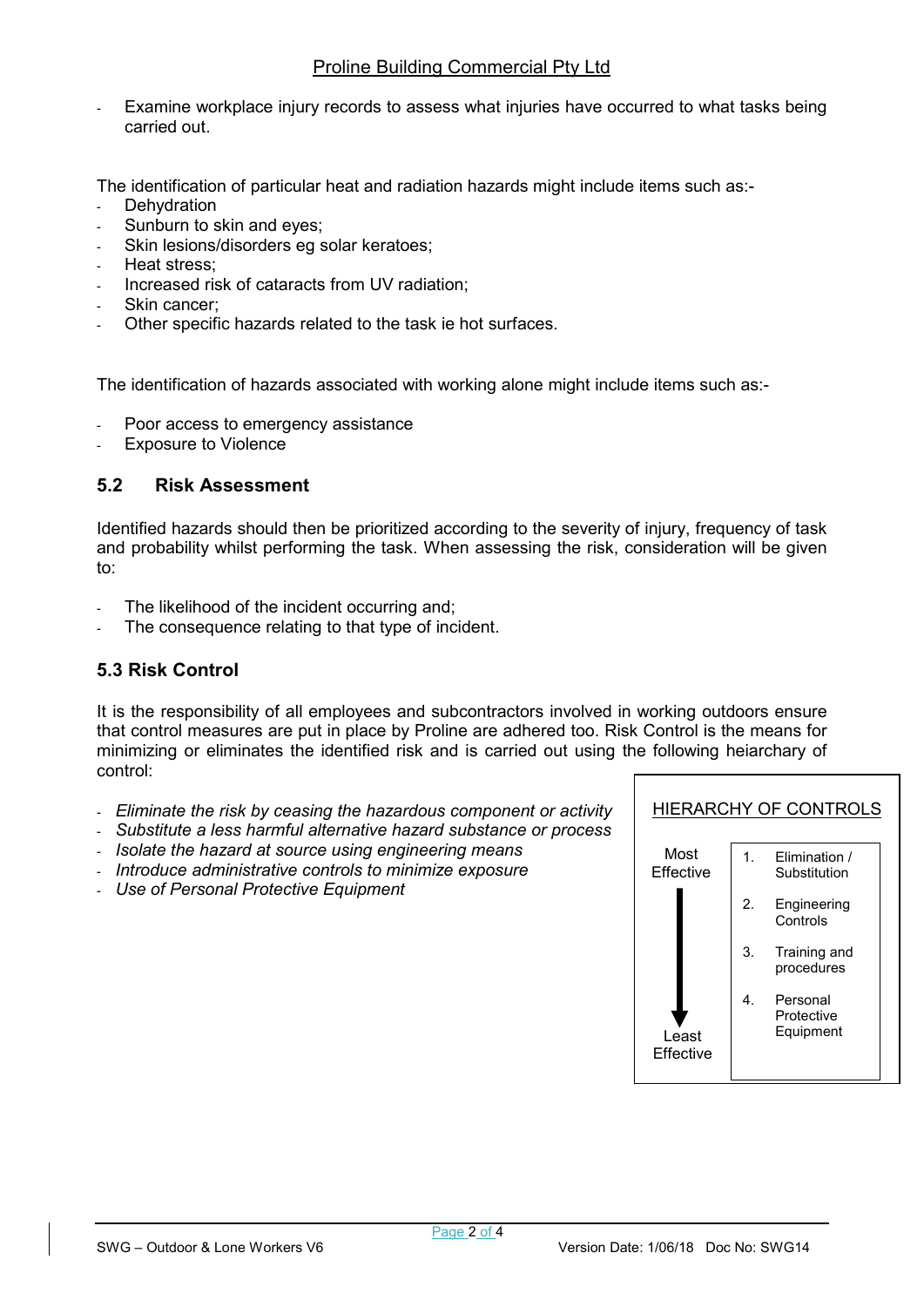Control options should include the following:

- Scheduling work outside the hottest time of the day (from 10am to 2pm or 11am to 3pm in daylight savings) – outdoor heavy manual work (ie shoveling) can put extra stress on the body particularly when the temperature reaches 30 degrees. In these cases work should be
- scheduled so that it is either performed under shade, indoors or is physically less demanding.
- Performing works under shade where possible;
- Taking scheduled rest breaks in times of extreme heat – Short work periods followed by short rest breaks are better than long work periods and long work breaks;
- Rotate workers:
- Drinking extra fluids;



- Using suncream (broad spectrum waterproof with a high sun protection factor (30+) applied every 2 hours, hats with neck flaps, approved UV protective sunglasses, loose fitting cotton long sleeved shirts, long trousers or knee length shorts.
- Sunglasses that are close fitting, have a wrap-around style and have an eye protection Factor of 9 or 10, or meet Australian Standards (AS/NZS 1067:2003) or safety glasses (AS/NZS 1337.1:2010)



- -
- Working lone controls could include:
	- Working in teams / ensure mobile phone is kept on body and charged, use hand held radio's to maintain communication with colleagues

# 5.4 Risk Evaluation

It is important to evaluate the effectiveness of the control measures implemented, to ensure that they are effective and that they do not lead into the introduction of additional hazards within the work environment. An evaluation of control measures must be carried out by the Site Supervisor during the tasks Safe Work Method Statement Reviews.

# 6. Training

#### ALL

The Systems Manager will train employees during WHS EMS QA Seminars to ensure that employees can identify risky activities and receive appropriate training.

Training should cover at least the following:

- a. The method to be adopted to minimize sun and heat exposure;
- b. The correct use, care and storage of personal protective equipment
- c. The procedure to be adopted in the event of an accident or injury.

Project Manager/Supervisors should ensure Site Supervisor train employees / subcontractors in identifying, assessing and controlling risks during Safe Work Method Statement training for any outdoor type work. Site Supervisor should ensure the person/s being trained understand the reason for performing the task with the least amount of risk, can recognise the risks and decide the most appropriate method to complete the task and can perform the task in the correct way.